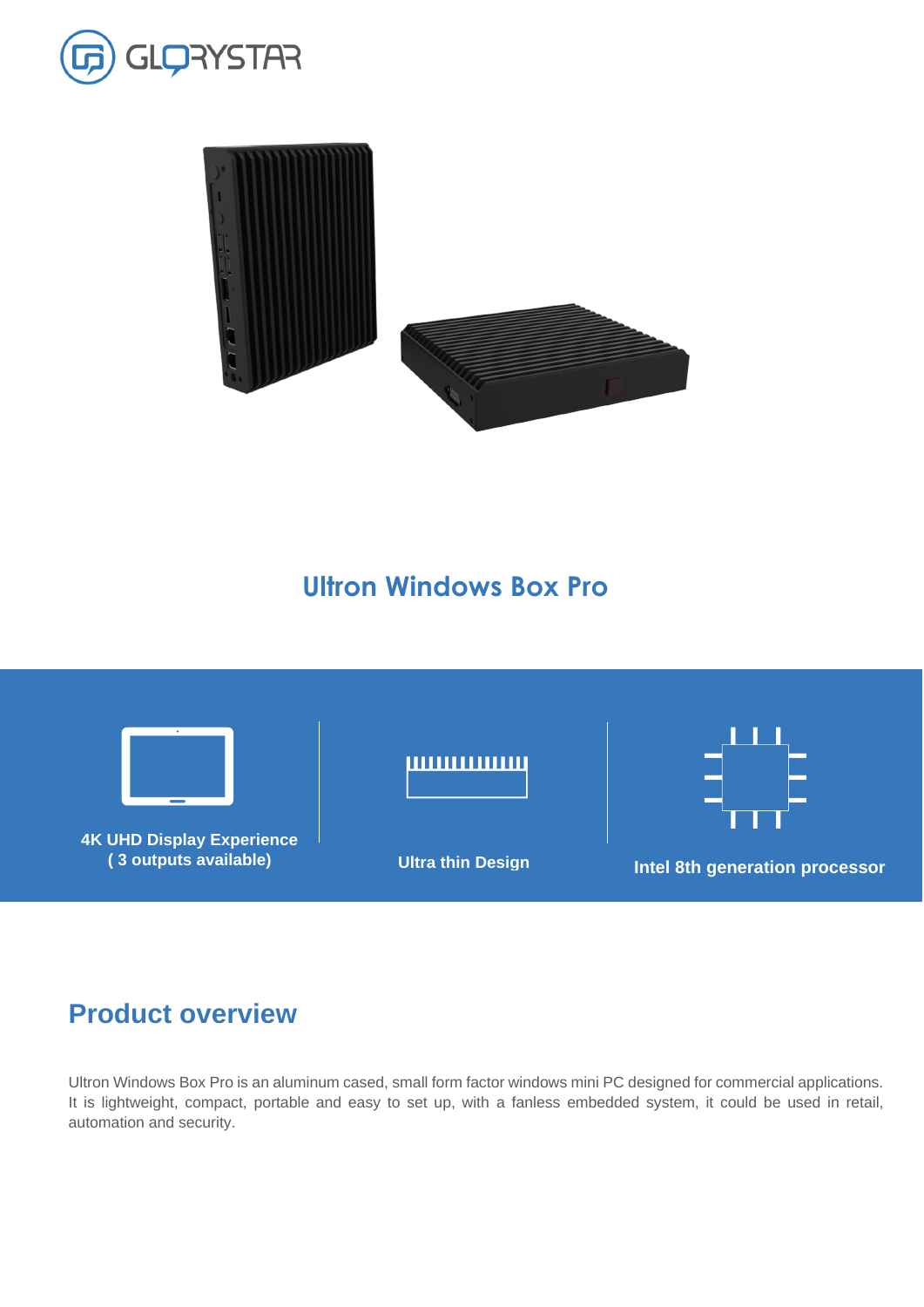

# **Ultron Windows Box Overview**

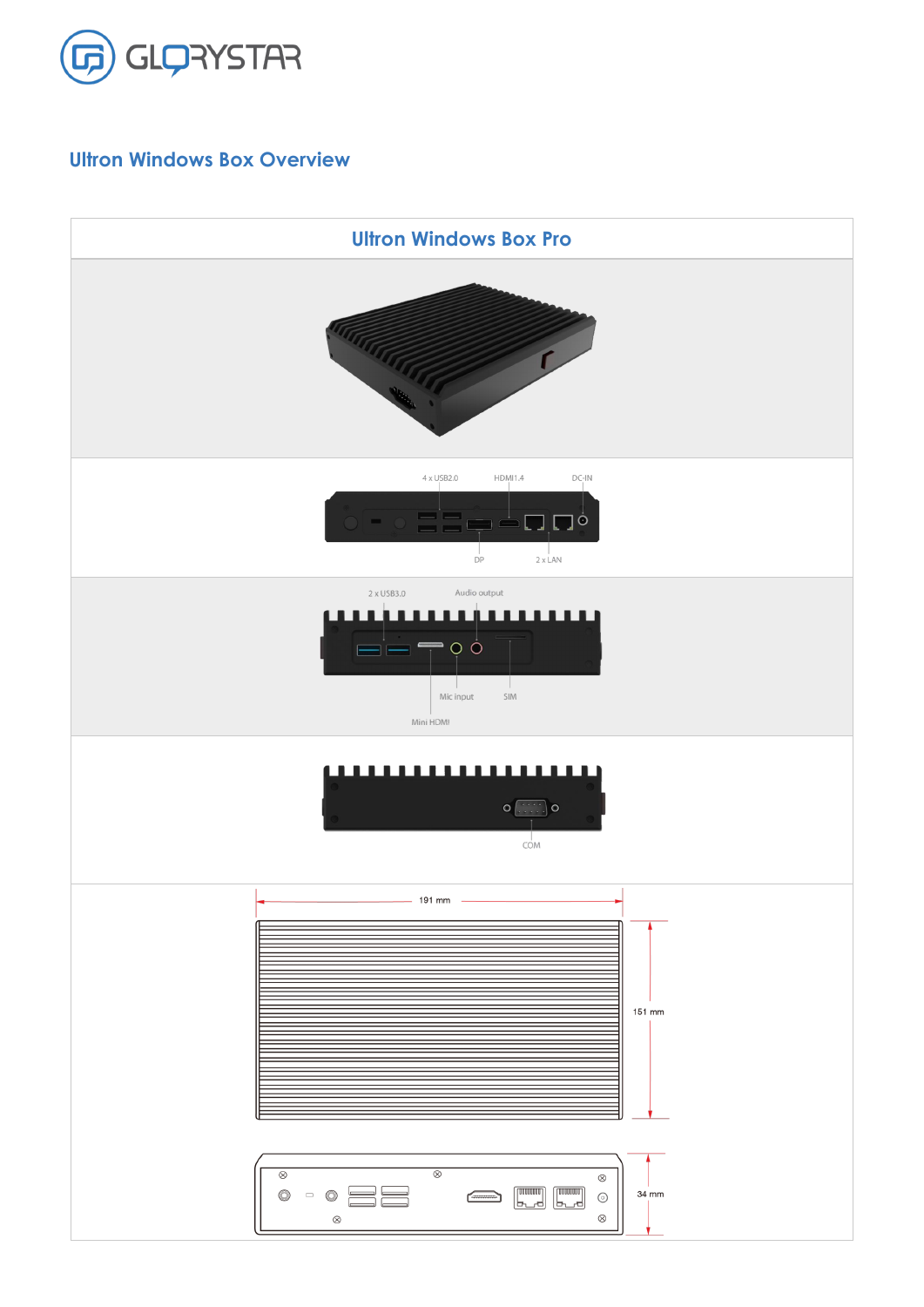

## **Key features**

#### **Intel 8th Generation Processors**

The Ultron Windows Box Pro is designed with Intel® 8th Gen Core-i and Celeron processors. With new processors up to 4 cores and upto 8 threads, the platform supports up to 64GB (32GB x 2) of DDR4-2400(2133) MHz memory, integrated with UHD graphics to support onboard graphics output for outstanding graphics performance.

### **Flexible Storage Expansion**

It features a storage designed with a M.2 for NVMe SSD, or a combination of both for added flexibility. So whether you're after larger storage capacities to store your music, videos, photos, apps and other data; or faster data access speeds, there is enough to suit your needs.

#### **VESA Mount Compliant**

The Ultron Windows Box Pro is VESA mount compliant and allows versatile integration. This space-saving capability is well-suited for digital signage and kiosk applications.

#### **4K UHD Display Experience(3 outputs available)**

The Ultron Windows Box Pro features one HDMI (version 1.4) output to support 4K 60Hz resolution (4096 x 2160) at a maximum of 60FPS and one Diplay Port , One Mini HDMI for high dynamic range (HDR) video, which allows viewers to enjoy vivid streaming, higher contrast ratios, and more accurate color from HDR-compatible displays and TVs.

### **Extensive Connectivity Options**

The Ultron Windows Box Pro features two USB 3.0 ports, four USB 2.0 ports as well as one SIM Slot for convenient, flexible connectivity options.

#### **Operable in -20~60 C**

The Ultron Windows Box Pro uses industrial capacitors in order to meet the demanding environments for commercial applications.

#### **Desktop Performance, Miniaturized**

Ultron Windows Box Pro is a compact, lightweight mini PC that's is slightly larger than your wallet. It combines desktop-like processing performance and high energy efficient at the same time.

#### **Operating System Support**

Windows 10 64bit / Linux 64 bit (Optional)

#### **Ultra thin Design**

Ultron Windows Box Series is an aluminum case that takes up very little room

#### **Quality You Can Trust**

Fully-tested for extreme reliability, wide compatibility and assured safety as each unit has been fully tested to meet requirements,.